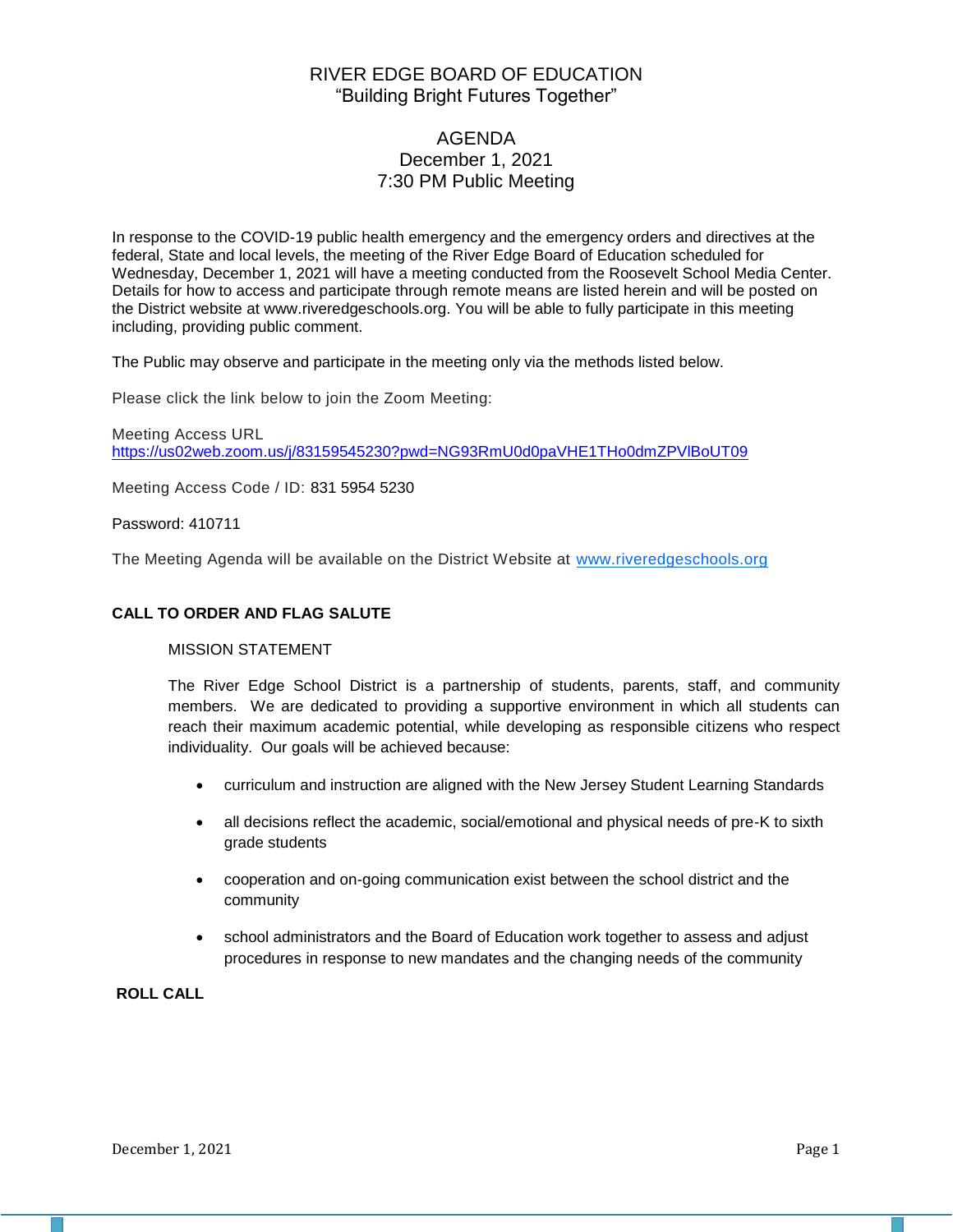### **OPEN PUBLIC MEETINGS NOTICE**

Pursuant to the Open Public Meetings Act, notice of this meeting, its date, time and place have been delivered to the Post Office, the Municipal Building, Town News, The Record and posted on the District website, at least 48 hours prior to the time of this meeting.

#### **CLOSED SESSION** (When Necessary)

#### **SPECIAL/DISCUSSION ITEMS**

- A. Public Comment on Agenda Items
- B. Board Member Candidate Interview

#### **REPORTS**

- 1. SUPERINTENDENT
- 2. PRINCIPAL
- 3. BOARD SECRETARY
- 4. PRESIDENT
- 5. COMMITTEES

#### **MOTIONS TO BE ACTED UPON**

#### **A. ADMINISTRATION/POLICY**

- 1. That the Board of Education approve the Minutes of November 17, 2021.
- 2. That the Board of Education approve the staff development and travel as per the schedules for December 2021 including relevant mileage reimbursement. (Addendum)
- 3. That the Board of Education approve the completion of the following emergency drills:

| <b>School</b>    | <b>Dates</b>                                                                           |
|------------------|----------------------------------------------------------------------------------------|
|                  | Cherry Hill School   November 9, 2021 Fire Drill<br>November 11, 2021 Shelter in Place |
| Roosevelt School | November 9, 2021 Fire Drill<br>November 11, 2021 Shelter in Place                      |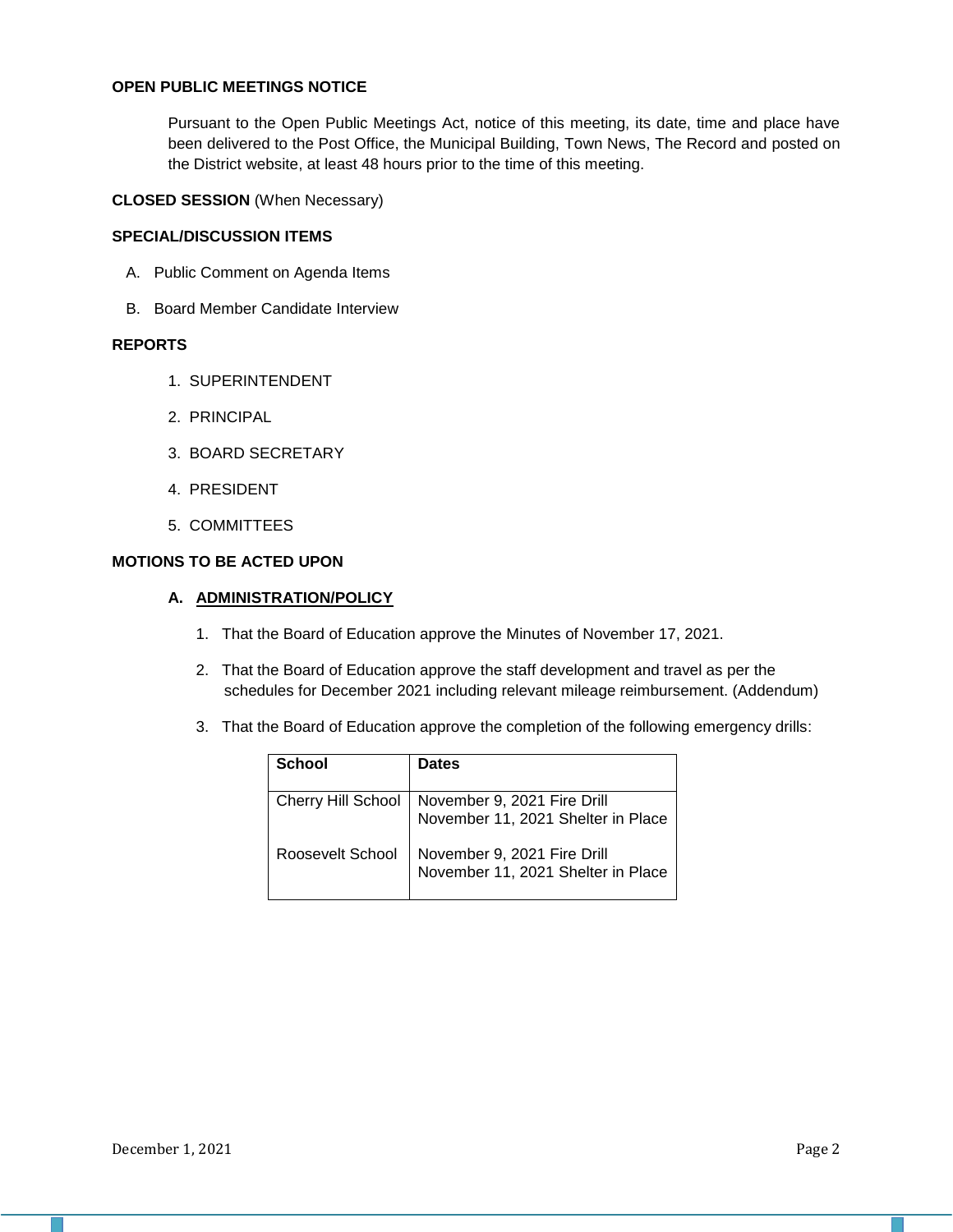4. That the Board of Education approve the following bus evacuation drills for Cherry Hill School:

| Class   | Date              | <b>Time</b> |
|---------|-------------------|-------------|
| Grade K | November 16, 2021 | $9:00$ AM   |
| Grade K | November 16, 2021 | $9:15$ AM   |
| Grade K | November 16, 2021 | $9:30$ AM   |
| Grade 1 | November 16, 2021 | 11:50 AM    |
| Grade 1 | November 16, 2021 | 12:05 PM    |
| Grade 1 | November 16, 2021 | 12:20 PM    |
| Grade 2 | November 16, 2021 | 11:20 AM    |
| Grade 2 | November 16, 2021 | 11:35 AM    |
| Grade 2 | November 16, 2021 | 11:50 AM    |
| Grade 3 | November 16, 2021 | 9:30 AM     |
| Grade 3 | November 16, 2021 | $9:45$ AM   |
| Grade 3 | November 16, 2021 | 10:00 AM    |
| Grade 4 | November 16, 2021 | 10:35 AM    |
| Grade 4 | November 16, 2021 | 10:50 AM    |
| Grade 4 | November 16, 2021 | $11:05$ AM  |
| Grade 5 | November 16, 2021 | $10:15$ AM  |
| Grade 5 | November 16, 2021 | $10:25$ AM  |
| Grade 5 | November 16, 2021 | 10:35 AM    |
| Grade 6 | November 16, 2021 | 12:35 PM    |
| Grade 6 | November 16, 2021 | 12:45 PM    |

5. That the Board of Education approve the following bus evacuation drills:

| <b>Class</b>                        | Date              | <b>Time</b> |
|-------------------------------------|-------------------|-------------|
| <b>Building Bridges Primary</b>     | November 19, 2021 | $2:05$ PM   |
| <b>Building Bridges Elem Class</b>  | November 19, 2021 | $2:15$ PM   |
| <b>Building Connections Primary</b> | November 19, 2021 | 2:20 PM     |
| Pre-K 3 and Pre-K 4                 | November 19, 2021 | $2:27$ PM   |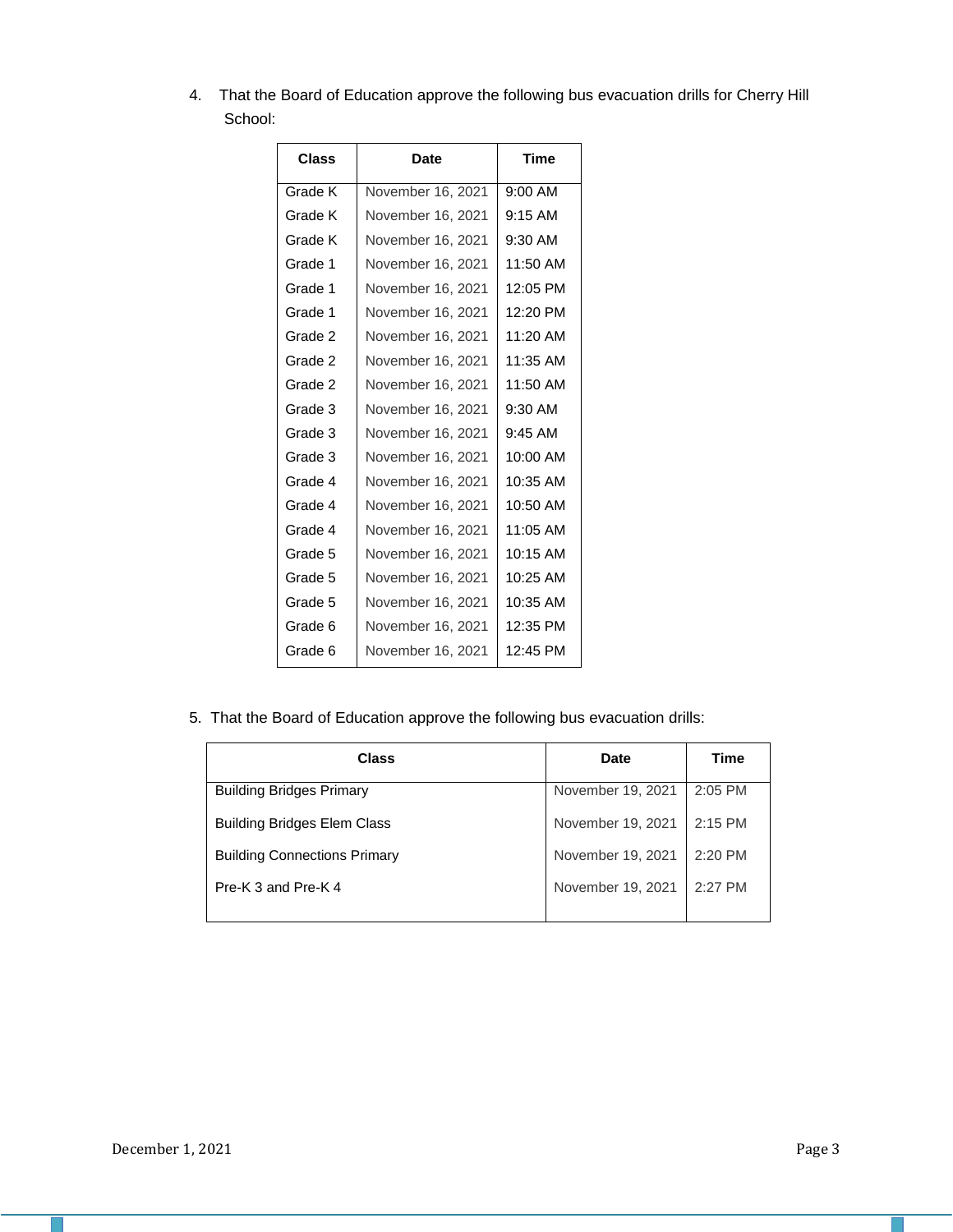6. That the Board of Education approve the following bus evacuation drills for Roosevelt School:

| Class   | Date              | <b>Time</b> |
|---------|-------------------|-------------|
| Grade K | November 23, 2021 | $9:30$ AM   |
| Grade K | November 23, 2021 | 12:15 PM    |
| Grade K | November 23, 2021 | 12:30 PM    |
| Grade K | November 23, 2021 | 12:45 PM    |
| Grade 1 | November 23, 2021 | $9:45$ AM   |
| Grade 1 | November 23, 2021 | 12:30 PM    |
| Grade 2 | November 23, 2021 | 10:45 AM    |
| Grade 2 | November 23, 2021 | $11:15$ AM  |
| Grade 3 | November 23, 2021 | $10:30$ AM  |
| Grade 3 | November 23, 2021 | 11:00 AM    |
| Grade 4 | November 23, 2021 | $10:15$ AM  |
| Grade 4 | November 23. 2021 | $11:30$ AM  |
| Grade 4 | November 23, 2021 | 11:45 AM    |
| Grade 5 | November 23, 2021 | $9:00$ AM   |
| Grade 5 | November 23, 2021 | $9:15$ AM   |
| Grade 5 | November 23, 2021 | 12:15 PM    |
| Grade 6 | November 23, 2021 | $9:00$ AM   |
| Grade 6 | November 23, 2021 | $9:15$ AM   |
| Grade 6 | November 23, 2021 | 10:15 AM    |
| Grade 6 | November 23, 2021 | 12:00 PM    |

7. That the Board of Education approve the following Bylaws:

| Bylaw #   | <b>Title</b>                                            |
|-----------|---------------------------------------------------------|
| 9311      | Formulation, Adoption, Amendment of Policies            |
| 9323/9324 | Agenda Preparation/Advance Delivery of Meeting Material |

8. WHEREAS, a number of Boards of Education in Bergen County have joined together to form a Joint Insurance GROUP as permitted by N.J. Title 18A-.18B and;

WHEREAS, said GROUP was approved effective July 1, 1985 by the New Jersey Commissioner of Insurance and has been in operation since that date and;

WHEREAS, the Bylaws and regulations governing the creation and operation of this Insurance GROUP contain elaborate restrictions and safeguards concerning the safe and efficient administration of the public interest entrusted to such a GROUP, and;

WHEREAS, the Board of Education of River Edge has determined that membership in the **NORTHEAST BERGEN COUNTY SCHOOL BOARD INSURANCE GROUP** is in the best interest of the District;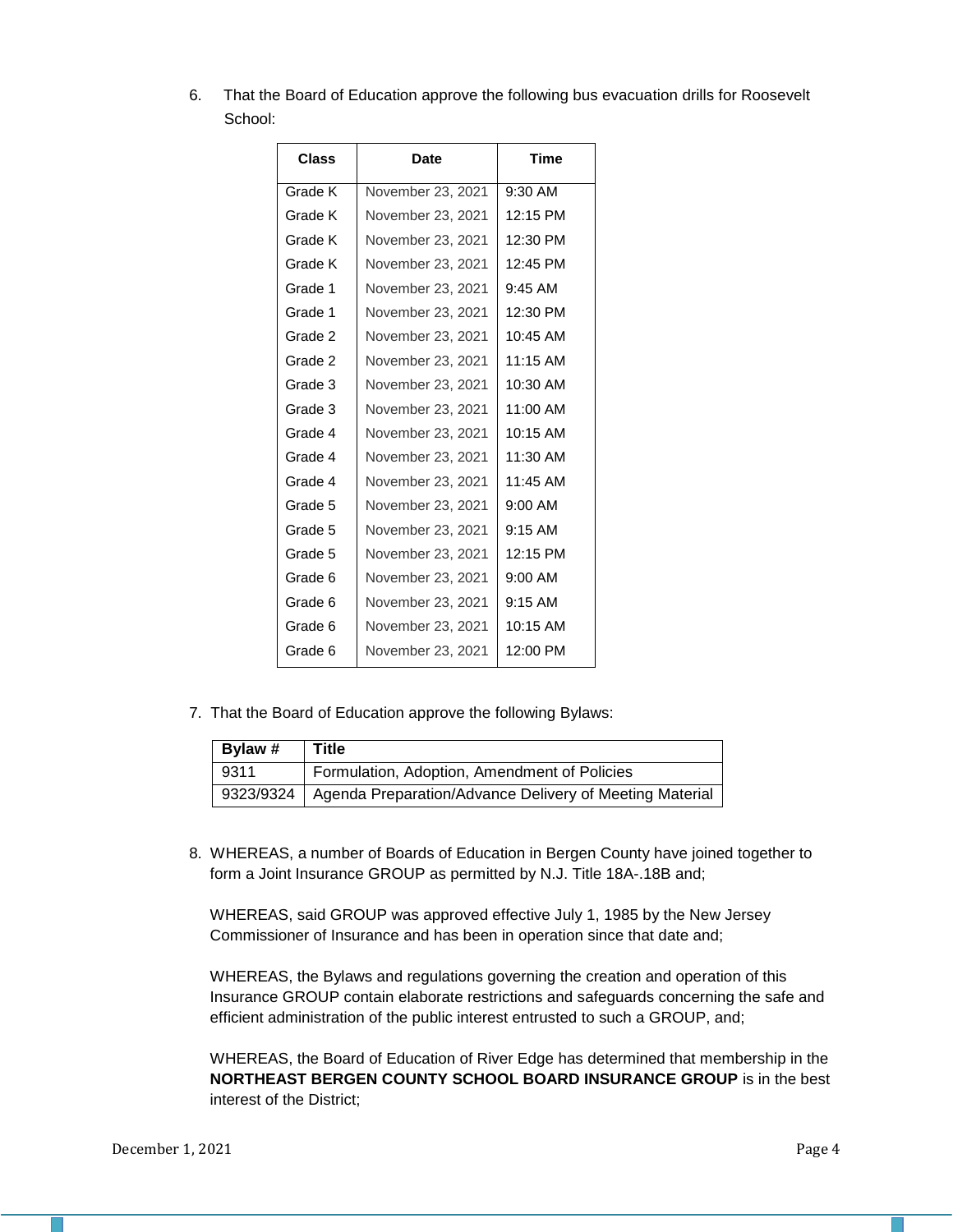NOW THEREFORE, be it resolved that the Board of Education of River Edge does hereby agree to renew membership in the **NORTHEAST BERGEN COUNTY SCHOOL BOARD INSURANCE GROUP** and hereby accept the Bylaws as approved and adopted. The renewal term is from July 1, 2022 to June 30, 2025.

BE IT FURTHER RESOLVED that the Board Secretary/Business Administrator is authorized to execute the application for membership and the accompanying certification on behalf of the District and;

BE IT FURTHER RESOLVED that the Board Secretary/Business Administrator is authorized and directed to execute the Indemnity and Trust Agreement and such other documents signifying membership in the GROUP as are required by the Group's Bylaws and to deliver the same to the Executive Director.

Motion by: **Example 20 Seconded by:** Seconded by:

- **B. CURRICULUM/EDUCATION** None
- **C. BUILDINGS & GROUNDS**  None
- **D. FINANCE/GRANTS/GIFTS** None
- **E**. **PERSONNEL**
	- 1. That the Board of Education accept, with regret, the resignation of Meagan Yorio, Literacy/Social Studies Instructional Coach & Supervisor, effective January 16, 2022.
	- 2. That the Board of Education approve the following teachers for Cycle II, SEL, of the Post Dismissal Instructional Academy for the 2021-2022 School Year, as per contract:

| <b>Roosevelt</b>    | <b>Cherry Hill</b>    |
|---------------------|-----------------------|
| Abby Burns-Paterson | <b>Reem Bowers</b>    |
| <b>Gina Duprey</b>  | Leeann Cameron        |
| Jason Funabashi     | Rebecca Delpriore     |
| Kellie McClain      | Risa Louda            |
| Lauren Proda        | Steven Luca           |
|                     | Gabrielle Sagala      |
|                     | Noy Sapir             |
|                     | <b>Courtney Sweet</b> |

- 3. That the Board of Education post approve Kelsey Lapp for Cycle II (Math) of the Post Dismissal Instructional Academy for the 2021-2022 School Year, as per contract.
- 4. That the Board of Education approve the Job Description for the Administrative Assistant to the Superintendent. (Addendum)
- 5. That the Board of Education approve the Job Description for the Administrative Assistant to the Business Administrator. (Addendum)
- 6. That the Board of Education approve the Job Description for the Payroll Coordinator. (Addendum)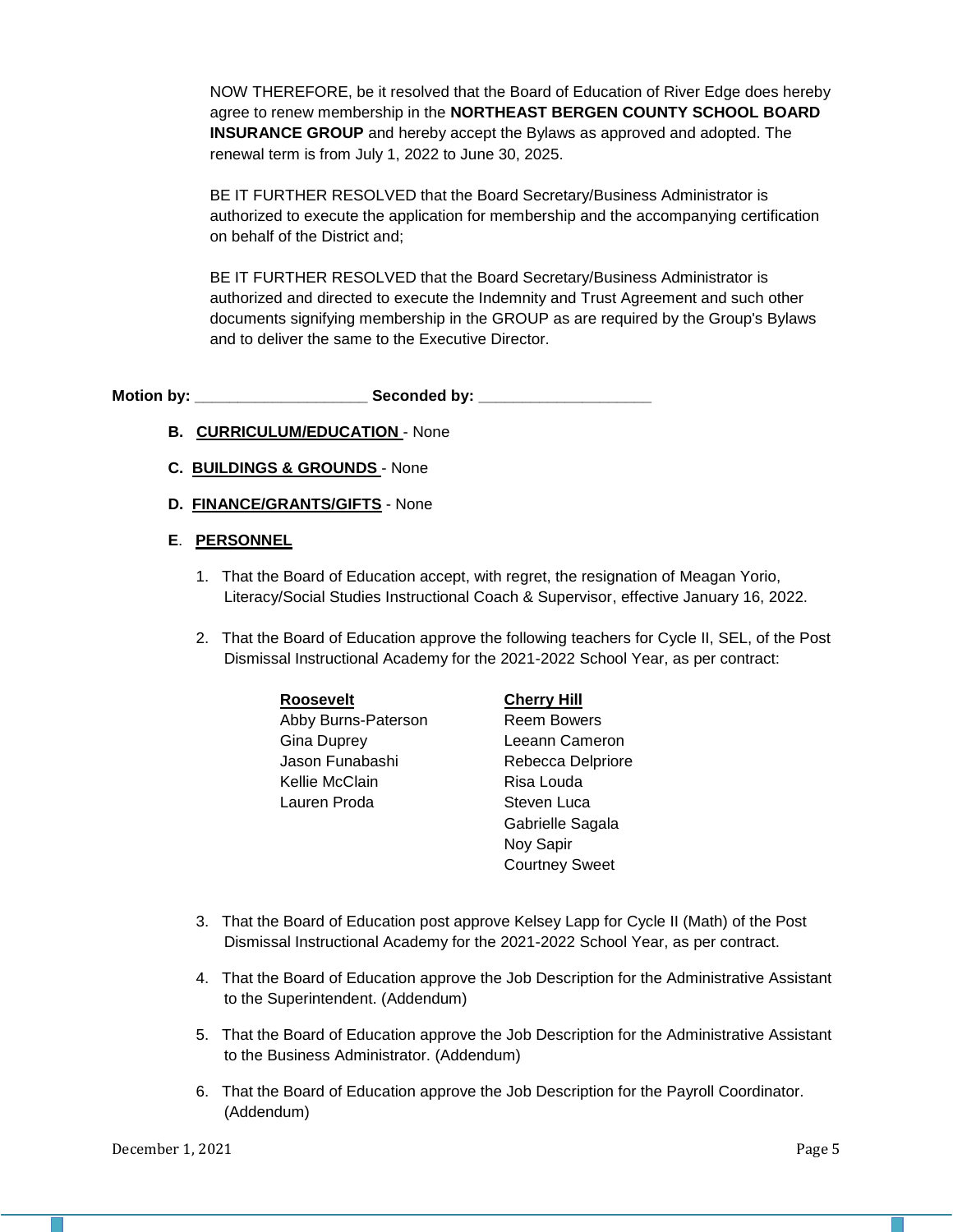- 7. That the Board of Education approve the Job Description for the Personnel Coordinator. (Addendum)
- 8. That the Board of Education approve the Job Description for the Bookkeeper. (Addendum)

**Motion by: \_\_\_\_\_\_\_\_\_\_\_\_\_\_\_\_\_\_\_\_ Seconded by: \_\_\_\_\_\_\_\_\_\_\_\_\_\_\_\_\_\_\_\_**

#### **F**. **RIVER EDGE SPECIAL EDUCATION** - None

## **G**. **REGION V ADMINISTRATION & TRANSPORTATION**

1. That the Board of Education rescind the following Renewal Contract for the 2020 -2021 school year.

| Route | Transporter                   | Per Diem | Per Aide |
|-------|-------------------------------|----------|----------|
| 1529  | <b>Rinaldi Transportation</b> | \$204.25 | \$38.00  |

2. That the Board of Education post approve the following Renewal Contract for the 2020 -2021 school year.

| Route | Transporter                   | l Per Diem             |
|-------|-------------------------------|------------------------|
| 1529  | <b>Rinaldi Transportation</b> | $\frac{1}{2}$ \$246.37 |

3. That the Board of Education rescind the following Addendum Contracts for the 2021-2022 school year.

| Route | Transporter                    | Per Diem |
|-------|--------------------------------|----------|
| 2936  | <b>RC Prime Transportation</b> | \$374.72 |

4. That the Board of Education post approve the following Addendum Contracts for the 2021-2022 school year.

| Route | Transporter                        | Per Diem |
|-------|------------------------------------|----------|
| 1819  | Valley Transportation              | \$858.54 |
| 2332  | Valley Transportation              | \$378.15 |
| 2936  | <b>RC Prime Transportation</b>     | \$482.36 |
| 3017  | <b>Morgan Educational Services</b> | \$346.00 |

5. That the Board of Education approve the 2021-2022 Jointure Transportation Agreement between The Region V (Host) and Little Ferry Board of Education (Joiner).

**Motion by: \_\_\_\_\_\_\_\_\_\_\_\_\_\_\_\_\_\_\_\_ Seconded by: \_\_\_\_\_\_\_\_\_\_\_\_\_\_\_\_\_\_\_\_**